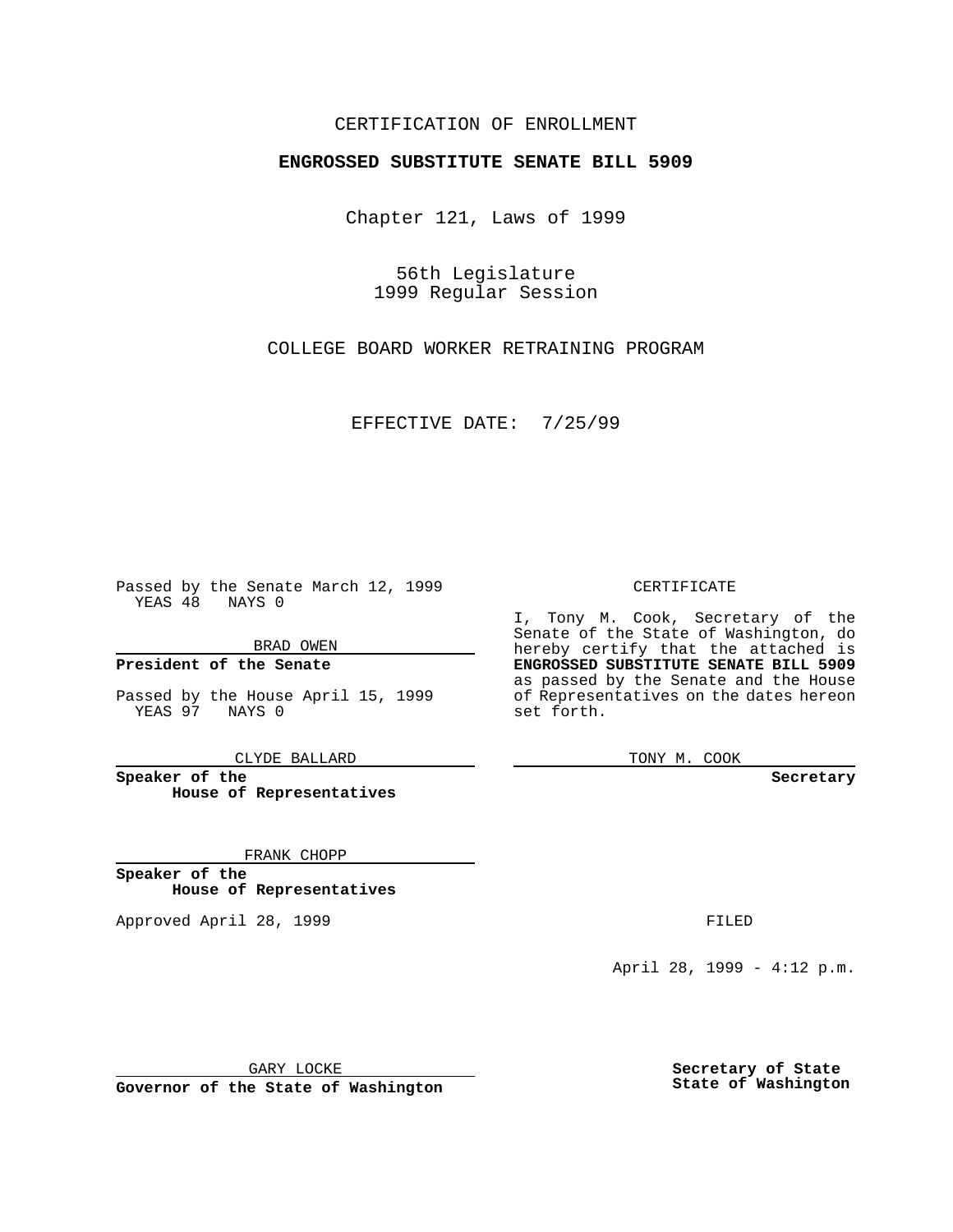## **ENGROSSED SUBSTITUTE SENATE BILL 5909** \_\_\_\_\_\_\_\_\_\_\_\_\_\_\_\_\_\_\_\_\_\_\_\_\_\_\_\_\_\_\_\_\_\_\_\_\_\_\_\_\_\_\_\_\_\_\_

\_\_\_\_\_\_\_\_\_\_\_\_\_\_\_\_\_\_\_\_\_\_\_\_\_\_\_\_\_\_\_\_\_\_\_\_\_\_\_\_\_\_\_\_\_\_\_

Passed Legislature - 1999 Regular Session

**State of Washington 56th Legislature 1999 Regular Session**

**By** Senate Committee on Labor & Workforce Development (originally sponsored by Senator Fairley)

Read first time 03/03/1999.

 AN ACT Relating to a worker retraining program; amending RCW 28C.04.410 and 28C.04.420; adding new sections to chapter 28C.04 RCW; and repealing RCW 28C.04.430, 28C.04.440, 28C.04.450, 28C.04.460, and 28C.04.480.

BE IT ENACTED BY THE LEGISLATURE OF THE STATE OF WASHINGTON:

 NEW SECTION. **Sec. 1.** A new section is added to chapter 28C.04 RCW to read as follows:

 (1) The college board worker retraining program funds shall be used for training programs and related support services, including financial aid, counseling, referral to training resources, job referral, and job development that:

 (a) Are consistent with the unified plan for work force development;

(b) Provide increased enrollments for dislocated workers;

 (c) Provide customized training opportunities for dislocated workers; and

 (d) Provide increased enrollments and support services, including financial aid for those students not receiving unemployment insurance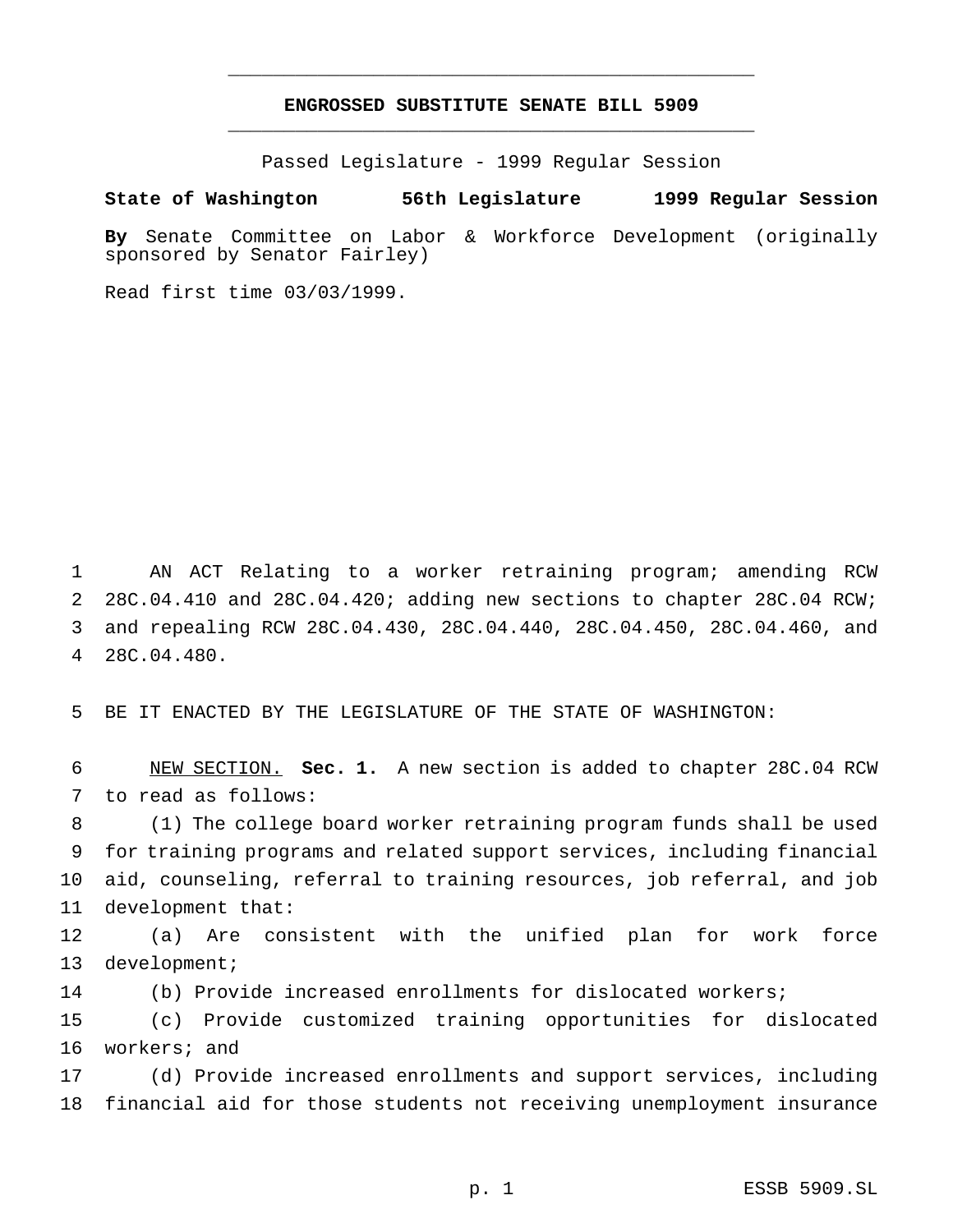benefits, that do not replace or supplant any existing enrollments, programs, support services, or funding sources.

 (2) The college board shall develop a plan for use of the worker retraining program funds in conjunction with the work force training customer advisory committee established in subsection (3) of this section. In developing the plan the college board shall:

 (a) Provide that applicants for worker retraining program funds shall solicit financial support for training programs and give priority in receipt of funds to those applicants which are most successful in matching public dollars with financial support;

 (b) Provide that applicants for worker retraining program funds shall develop training programs in partnership with local businesses, industry associations, labor, and other partners as appropriate and give priority in receipt of funds to those applicants who develop customized training programs in partnership with local businesses, 16 industry associations, and labor organizations;

 (c) Give priority in receipt of funds to those applicants serving rural areas;

 (d) Ensure that applicants receiving worker retraining program funds gather information from local work force development councils on employer work force needs, including the needs of businesses with less 22 than twenty-five employees; and

 (e) Provide for specialized vocational training at a private career school or college at the request of a recipient eligible under subsection (1)(b) of this section. Available tuition for the training is limited to the amount that would otherwise be payable per enrolled quarter to a public institution.

 (3) The executive director of the college board shall appoint a work force training customer advisory committee by July 1, 1999, to:

 (a) Assist in the development of the plan for the use of the college board worker retraining program funds and recommend guidelines 32 to the college board for the operation of worker retraining programs; (b) Recommend selection criteria for worker retraining programs and

34 grant applicants for receipt of worker retraining program grants;

 (c) Provide advice to the college board on other work force development activities of the community and technical colleges;

 (d) Recommend selection criteria for job skills grants, consistent with criteria established in this chapter and this act. Such criteria 39 shall include a prioritization of job skills applicants in rural areas;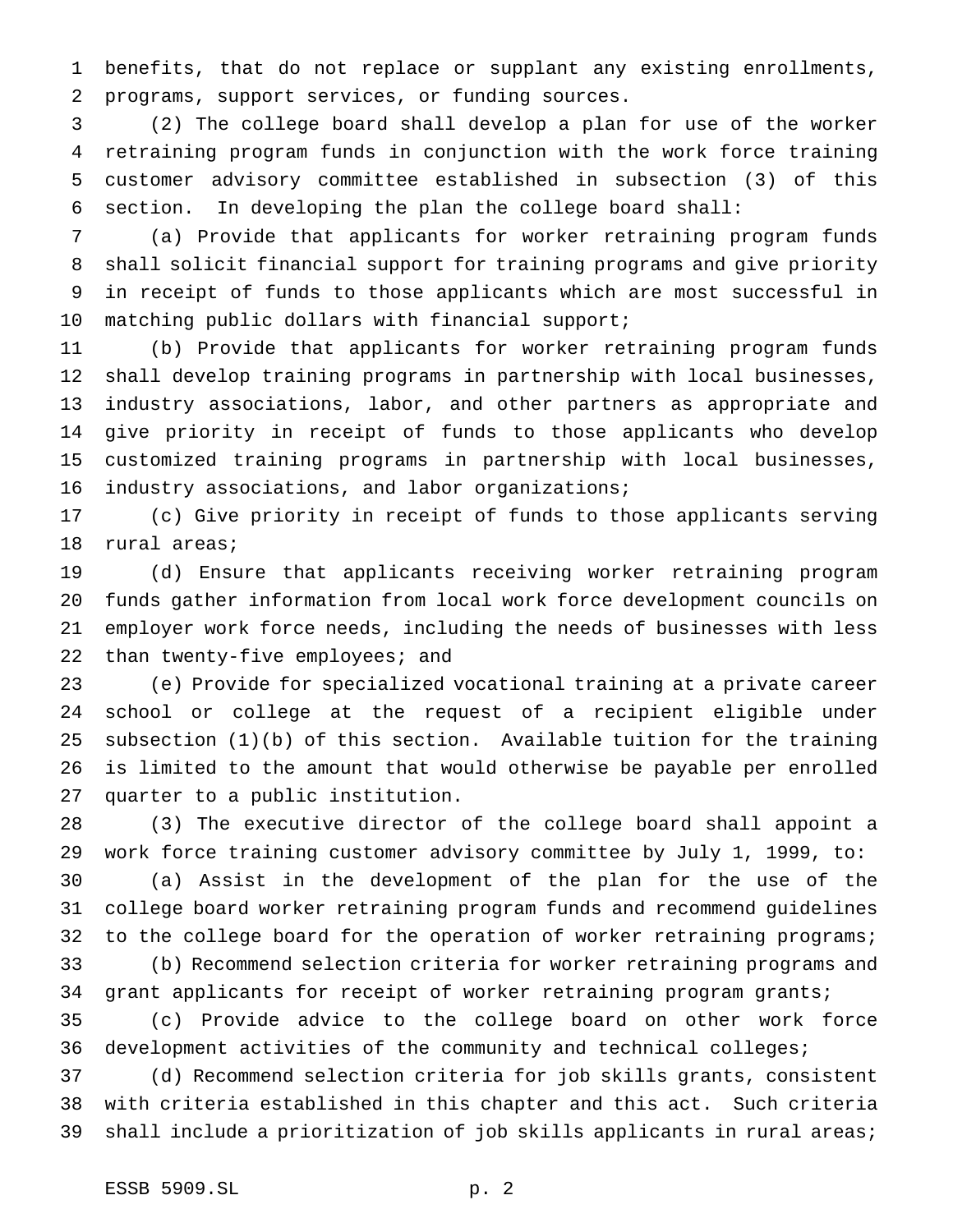(e) Recommend guidelines to the college board for the operation of the job skills program; and

 (f) Recommend grant applicants for receipt of job skills program grants.

 (4) Members of the work force training customer advisory committee shall consist of three college system representatives selected by the executive director of the college board, three representatives of business selected from nominations provided by state-wide business organizations, and three representatives of labor selected from nominations provided by a state-wide labor organization representing a cross-section of workers in the state.

 **Sec. 2.** RCW 28C.04.410 and 1983 1st ex.s. c 21 s 2 are each amended to read as follows:

 Unless the context clearly requires otherwise, the definitions in this section apply throughout section 1 of this act and RCW 16 ((28C.04.040 and)) 28C.04.420 ((through 28C.04.480)).

 (1) "Applicant" means an educational institution which has made 18 application for a job skills grant under section 1 of this act and RCW 19 28C.04.420 ((through 28C.04.480)).

 (2) "Business and industry" means a private corporation, institution, firm, person, group, or association concerned with commerce, trades, manufacturing, or the provision of services within the state, or a public or nonprofit hospital licensed by the department of social and health services.

 (3) "Dislocated worker" means an individual who meets the definition of dislocated worker contained in P.L. 105-220, Sec. 101 on the effective date of this act.

 (4) "Educational institution" means a public secondary or 29 postsecondary institution  $((\theta \cdot r))_+$  an independent institution, or a 30 private career school or college within the state authorized by law to provide a program of skills training or education beyond the secondary school level. Any educational institution receiving a job skills grant under RCW 28C.04.420 through 28C.04.480 shall be free of sectarian control or influence as set forth in Article IX, section 4 of the state Constitution.

36  $((+4))$  (5) "Equipment" means tangible personal property which will further the objectives of the supported program and for which a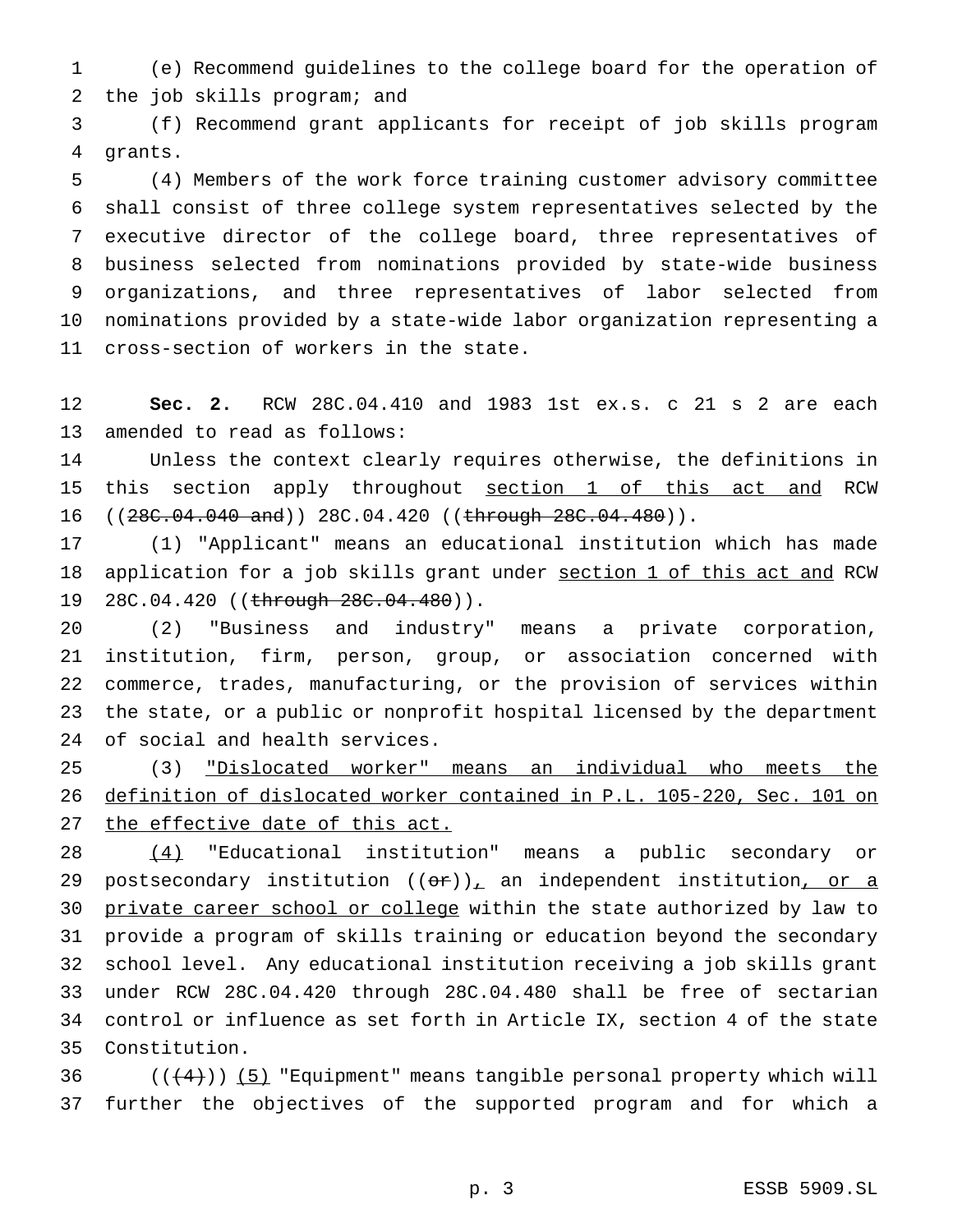definite value and evidence in support of the value have been provided by the donor.

 ( $(\overline{\smash{+5}})$ ) (6) "Financial support" means any thing of value which is 4 contributed by business  $((and))_+$  industry, and others to an educational institution which is reasonably calculated to support directly the development and expansion of a particular program under section 1 of 7 this act and RCW 28C.04.420 ((through 28C.04.480)) and represents an addition to any financial support previously or customarily provided to such educational institutions by the donor. "Financial support" includes, but is not limited to, funds, equipment, facilities, faculty, and scholarships for matriculating students and trainees.

12  $((+6))$   $(7)$  "Job skills grant" means funding that is provided to an educational institution by the commission for the development or 14 significant expansion of a program under section 1 of this act and RCW 15 28C.04.420 ((through 28C.04.480)).

16  $((+7))$   $(8)$  "Job skills program" means a program of skills training or education separate from and in addition to existing vocational education programs and which:

 (a) Provides short-term training which has been designated for specific industries;

 (b) Provides training for prospective employees before a new plant 22 opens or when existing industry expands;

 (c) Includes training and retraining for workers already employed by an existing industry or business where necessary to avoid dislocation or where upgrading of existing employees would create new 26 vacancies for unemployed persons;

 (d) Serves areas with high concentrations of economically disadvantaged persons and high unemployment;

(e) Serves areas with new and growing industries;

 (f) Serves areas where there is a shortage of skilled labor to meet job demands; or

 (g) Promotes the location of new industry in areas affected by economic dislocation.

 ( $(\frac{8}{1})$ )  $(9)$  "Technical assistance" means professional and any other assistance provided by business and industry to an educational institution, which is reasonably calculated to support directly the development and expansion of a particular program and which represents an addition to any technical assistance previously or customarily provided to the educational institutions by the donor.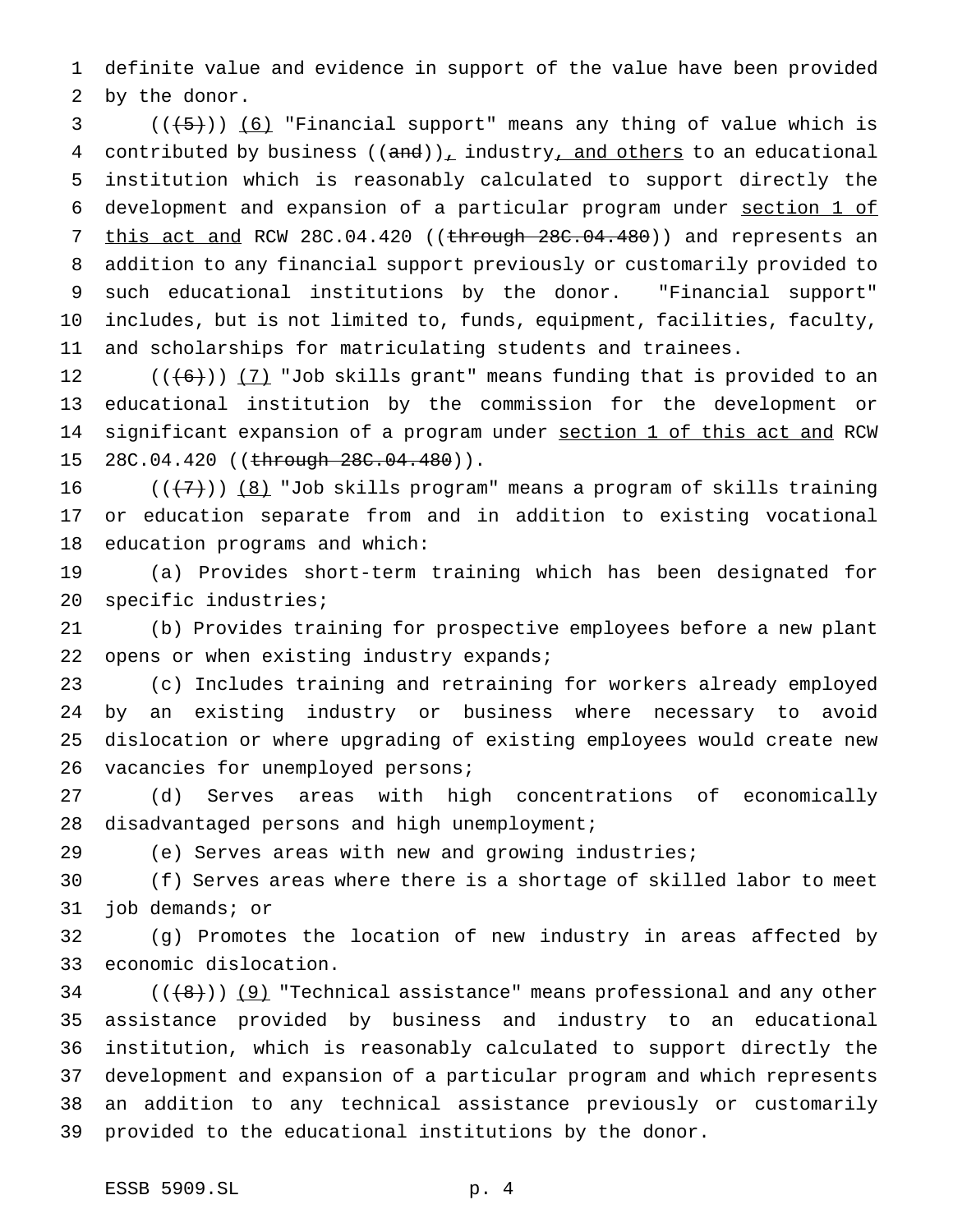$1$  ( $(49)$  "Commission" or "commission for vocational education" shall 2 mean the commission for vocational education or any successor agency or 3 organization.))

4 (10) "College board" means the state board for community and 5 technical colleges under chapter 28B.50 RCW.

6 **Sec. 3.** RCW 28C.04.420 and 1983 1st ex.s. c 21 s 4 are each 7 amended to read as follows:

8 The ((commission)) college board may, subject to appropriation from 9 the legislature or from funds made available from any other public or 10 private source and pursuant to rules adopted by the ((commission)) 11 college board with the advice of the work force training customer 12 advisory committee established in section 1 of this act, provide job 13 skills grants to educational institutions. The job skills grants shall 14 be used exclusively for programs which are consistent with the job 15 skills program. ((A job skills grant may be awarded only after:

16 (1) Receipt of an application from an educational institution which 17 contains a proposal for a program of skills training and education, 18 including a description of the program, the type of skills training or 19 education to be provided, a statement of the total cost of the program 20 and a breakdown of the costs associated with equipment, personnel, 21 facilities, and materials, a statement of the employment needs for the 22 program and evidence in support thereof, demonstrates that the program 23 does not unnecessarily duplicate existing programs in the area and is 24 provided at a reasonable cost, a statement of the technical assistance 25 and financial support for the program received or to be received from 26 business and industry, and such other information as the commission 27 requests; and

28 (2) The commission, based on the application submitted by the 29 educational institution and such additional investigation as the staff 30 of the commission shall make, finds that:

 $31$   $\{a\})$  The college board shall work in collaboration with the work 32 force training customer advisory committee established in section 1 of 33 this act to assure that:

34 (1) The program is within the scope of the job skills program under 35 this chapter and may reasonably be expected to succeed and thereby 36 increase employment within the state;

 $37$   $((\theta)$  (2) Provision has been made to use any available 38 alternative funding from local, state, and federal sources;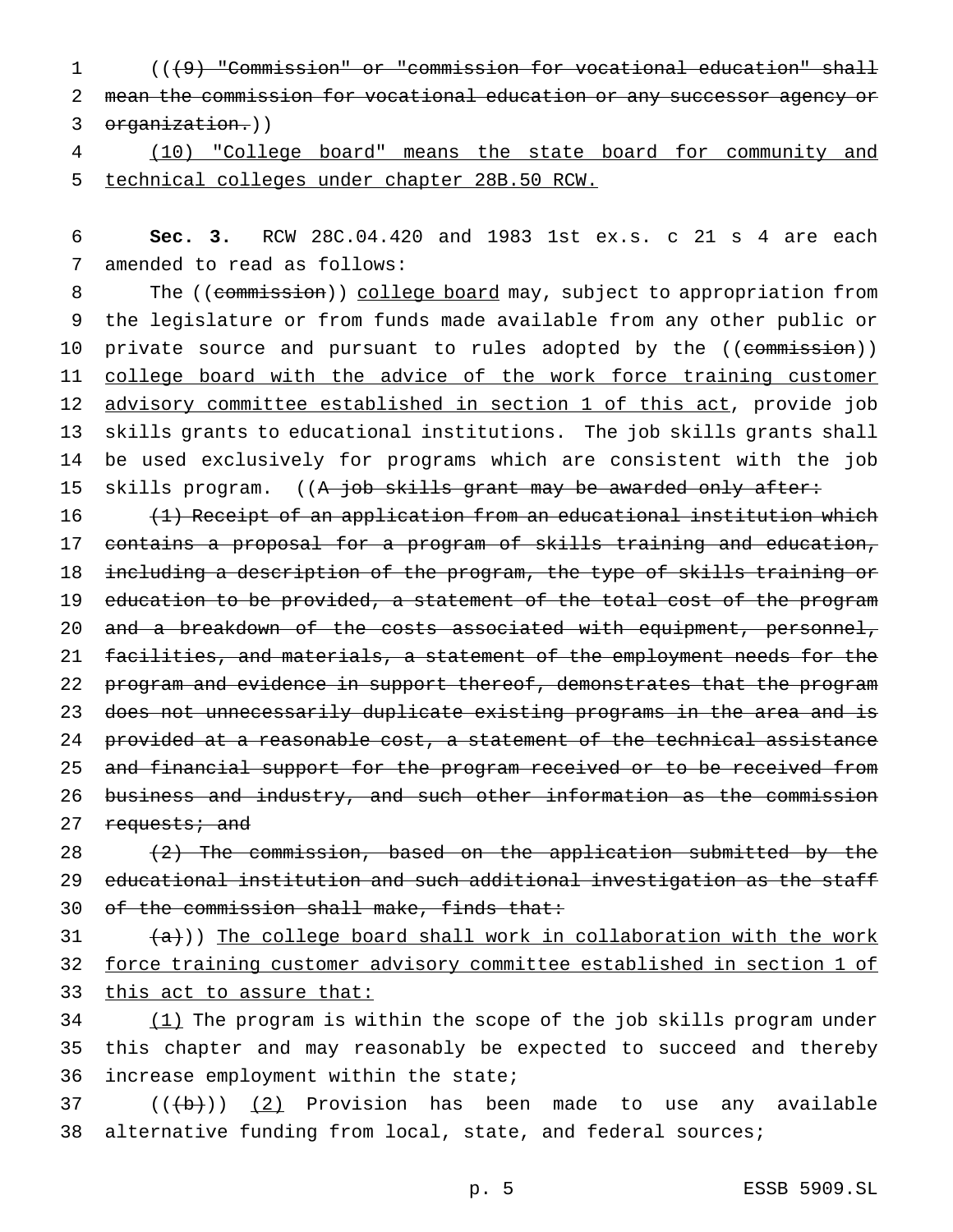1  $((+e))$   $(3)$  The job skills grant will only be used to cover the costs associated with the program;

 (( $\left(\frac{d}{d}\right)$ ) (4) The program will not unnecessarily duplicate existing programs and could not be provided by another educational institution more effectively or efficiently;

 $((\{e\})$  (5) The program involves an area of skills training and education for which there is a demonstrable need;

 $((\text{#}))$  (6) The applicant has made provisions for the use of existing federal and state resources for student financial assistance;  $((+g+))$   $(7)$  The job skills grant is essential to the success of the program as the resources of the applicant are inadequate to attract the technical assistance and financial support necessary for the program

from business and industry;

 (( $\{h\})$ ) (8) The program represents a collaborative partnership between business, industry, labor, educational institutions, and other partners, as appropriate;

17 (9) The commitment of financial support from business and industry shall be equal to or greater than the amount of the requested job skills grant;

 $((\overrightarrow{i}))$  (10) Binding commitments have been made to the commission by the applicant for adequate reporting of information and data regarding the program to the commission, particularly information concerning the recruitment and employment of trainees and students, and including a requirement for an annual or other periodic audit of the books of the applicant directly related to the program, and for such control on the part of the commission as it considers prudent over the management of the program, so as to protect the use of public funds, including, in the discretion of the commission and without limitation, right of access to financial and other records of the applicant 30 directly related to the programs; and

31 ( $(\frac{1}{1})$ ) (11) A provision has been made by the applicant to work, in cooperation with the employment security department, to identify and screen potential trainees, and that provision has been made by the 34 applicant (( $\theta$ f)) for the participation as trainees of low-income 35 persons ((who are victims of economic dislocation)) including temporary 36 assistance for needy families recipients, dislocated workers, and persons from minority and economically disadvantaged groups to 38 participate in the program( $\overline{t}$  and